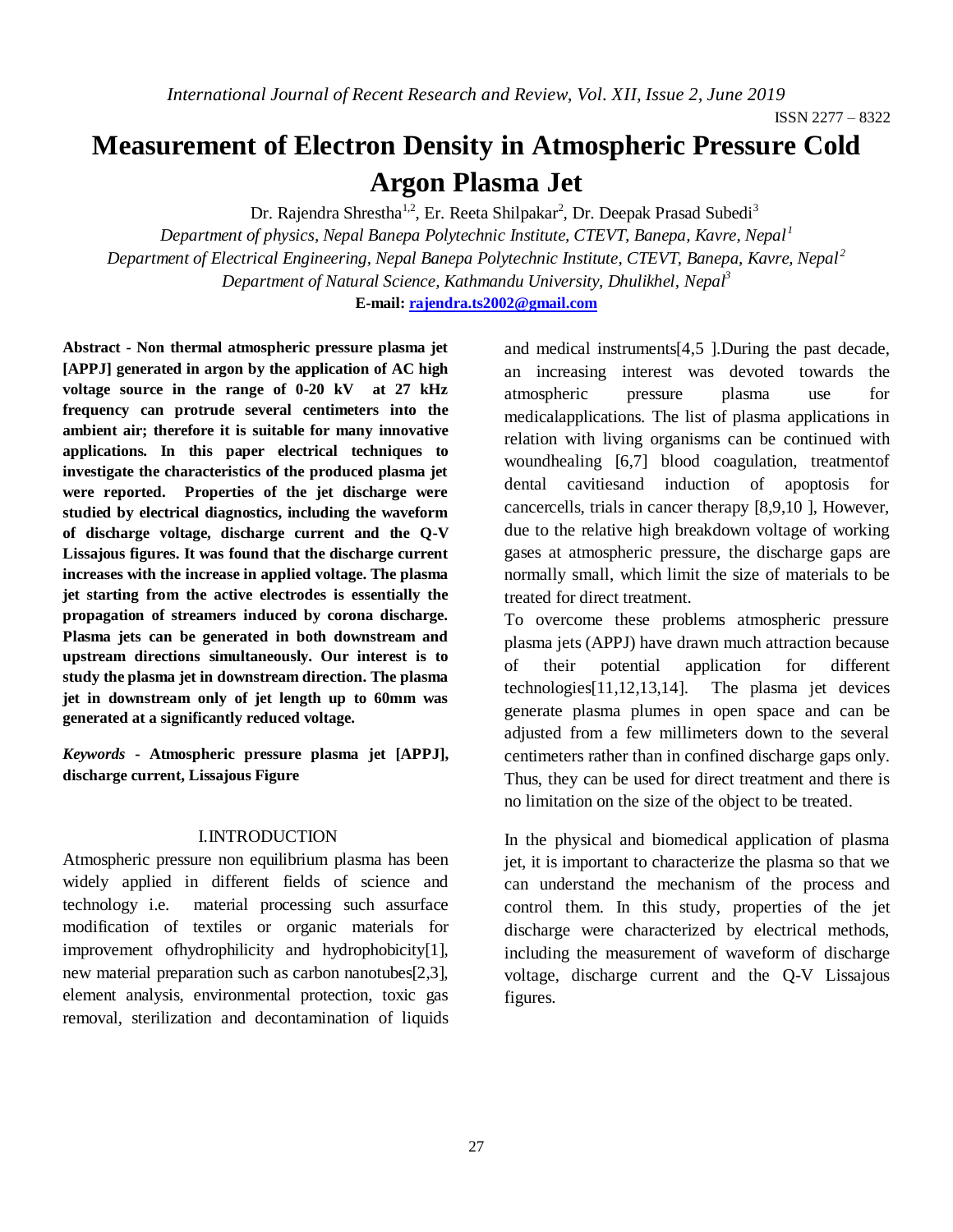#### II. EXPERIMENTAL ARRANGEMENT

The atmospheric pressure plasma jet concerned in this paper is generated in a glass tube with an inner diameter of 3.0 mm and an outer diameter of 5 mm. The electrodes, 10mm wide, are made of aluminum foil wrapping the capillary tube and the distance between the inner edges of two electrodes is 130mm. The ground electrode is on the upstream side; the active electrode is on the downstream side and with its outer edge at about 5mm from the tube orifice. Photograph and Schematic diagram of the present experimental setup of the atmospheric-pressure plasma jet apparatus is shown in Fig.1. Argon gases are used as the working gas; and the flow rate is controlled by a volume flow meter.



Fig.1. Photograph (a) and schematic diagram of experimental setup of APPJ (b)

The flow rate of the argon gas was  $2 \frac{1}{m}$  so that the flow velocity would not exceed the limit for a laminar argon flow. We used a high frequency power supply in the range (1-30kHz) and voltage in the range of (0-20 kV) for the excitation and sustaining the discharges. In this way an atmospheric pressure argon plasma jet is generated and operates freely in air.

#### III. ELECTRICAL MEASUREMENTS

The discharge current and applied voltage waveforms of atmospheric pressure plasma jet for different applied voltage were recorded digitally by using current probe and voltage probe (Tektronix 2000TDS) . The data obtained were transferred to a personal computer for further analyses. The estimation of electron density was done by the power balance method, in which the total energy lost by the electron in the plasma is balanced by the input power. [16].



Fig 2:Applied voltage and current wave form of discharge

$$
n_e = \frac{P_{ab}}{2Av_b E_{lost}} - \dots - \dots - \dots - (1)
$$

Where $P_{ab} = VI$  is the input power during the discharge, *A* is the surface area of the electrode, i.e. 2 4  $A = \frac{\pi d^2}{4}$  the cross sectional area of the plasma, d is diameter of the plasma jet.  $e$  is the charge on the electron,  $v_b$  is the Bohm velocity. E<sub>lost</sub>the energy lost by the system per electron -ion pair which depends on the electron temperature Te. Electron temperature is expected to be between 1eV and 2eV and under this condition Elostcan be reasonably approximated to 50eV for the argon. The use of equation (1) was made to estimate the electron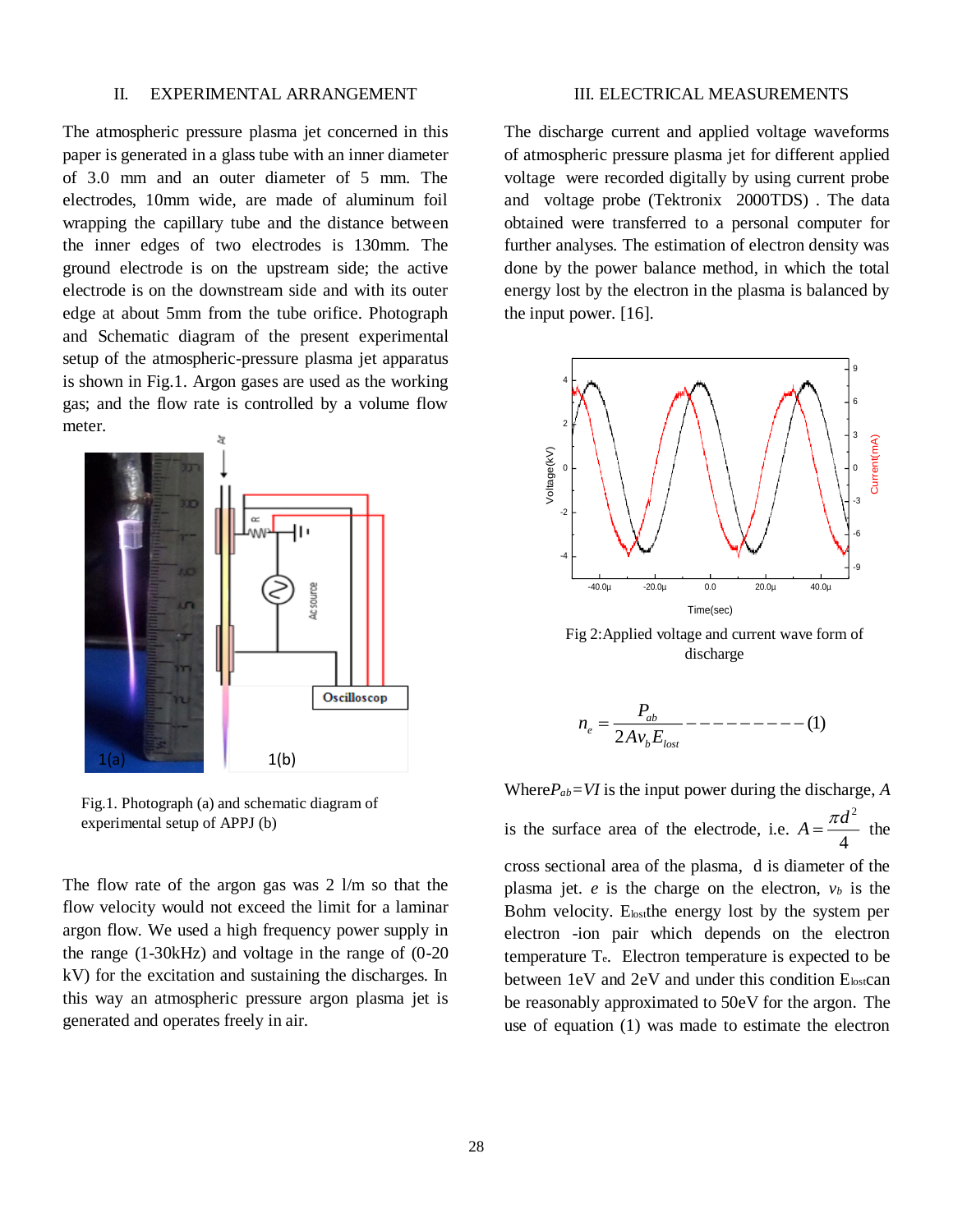density in atmospheric pressure plasma jet for different applied voltages.

## IV. RESULTS AND DISCUSSION

The time evolution of applied voltage , discharge current and charge - voltage curve of atmospheric pressure argon plasma jet for different applied voltage for fixed frequency f=27kHz is shown in the figures.



Fig: 3: a) Time evolution of discharge current appliedvoltage b) Charge voltage curve for APPJ  $Condition:V_{peak}=2.86kV, Frequency = 27kHz,$ flow rate  $=2$ Lmin<sup>-1</sup>

Theapplied voltage and discharge current wave form are symmetrical for both polarities of applied voltage. The discharge current waveform shows only few pulse of current on the positive half cycle andnegative half cycle which indicates the plasma is glow like type.

Analysis of Lissajous figure is carried out in order to estimate the energy consumed per cycle in the discharge. The plot of the charge transferred (*Q*) during the discharge vs.the voltage applied (*V*) is used to calculate the energy injected into the gas. Figure 3(a)correspondsto appliedvoltage and discharge current wave form and figure 3(b) corresponds to the Lissajous figure of the discharge in Ar with the applied voltage 2.86kV. Figures 4, 5, 6, 7 and 8 correspond to thecurrent wave form and Lissajous figure of atmospheric pressure plasma jet withapplied voltage 3.86kV,4.7kV, 5.86kV,6.75kV and 7.8kV respectively. The shapes of the Lissajous figures are not exactly parallelogram because of the differencein 'on time' and 'off time' of discharge.



Fig: 4: a) Time evolution of discharge current applied voltage b) Charge voltage curve for APPJ Conditions: $V_{peak} = 3.86$ kV,Frequency = 27kHz, flow rate  $=2Lmin^{-1}$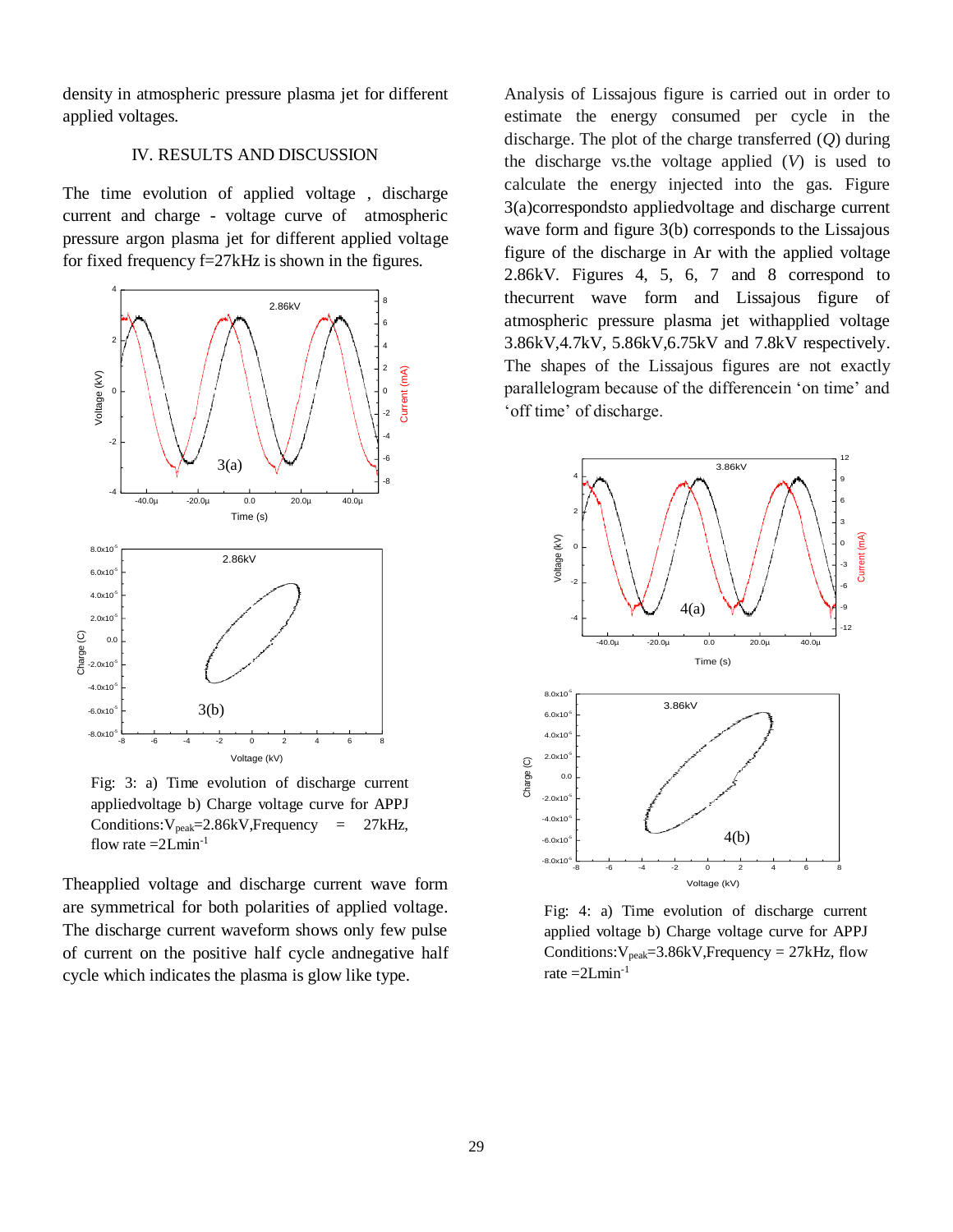

Fig: 5: a) Time evolution of discharge current applied voltage b) Charge voltage curve for APPJConditions: V<sub>peak</sub>=4.7kV, Frequency= 27kHz, flow rate  $=2$ Lmin<sup>-1</sup>





Fig: 6: a) Time evolution of discharge current applied voltage b) Charge voltage curve for APPJ Condition:  $V_{\text{peak}} = 5.86 \text{kV}$ , Frequency = 27kHz, flow rate  $=2$ Lmin<sup>-1</sup>





Fig: 7: a) Time evolution of discharge current applied voltage b) Charge voltage curve for APPJ Conditions:  $V_{peak} = 3.86kV$ , Frequency = 27kHz, flow rate  $=2$ Lmin<sup>-1</sup>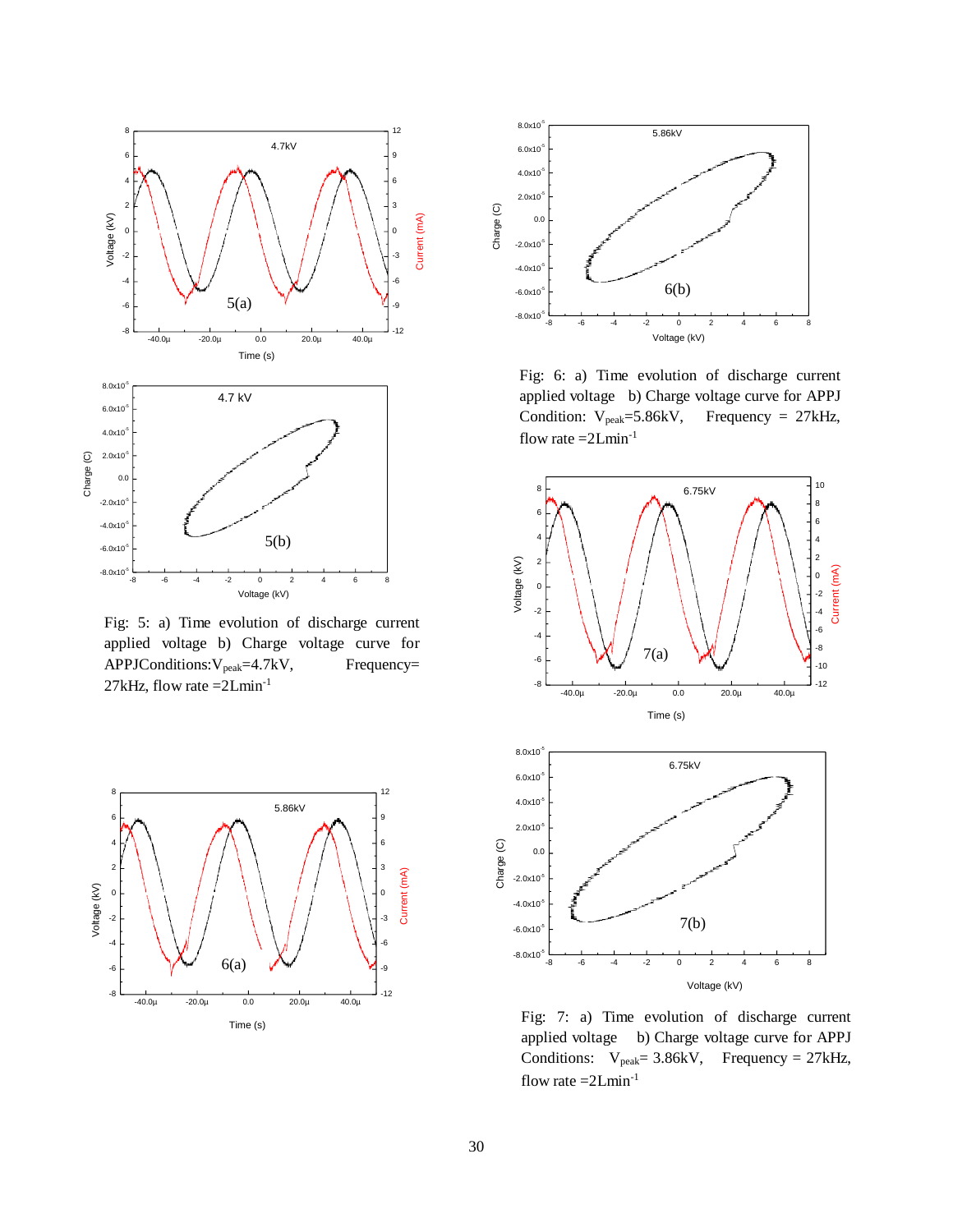

Fig: 8: a) Time evolution of discharge current applied voltage b)Charge voltage curve for APPJ Conditions:  $V_{peak}$ =7.8kV, Frequency = 27kHz, flow rate  $=2$ Lmin<sup>-1</sup>

From the voltage and current waveform analysis of figures3-8, data of voltage and current for two positive and two negative half cycle and the calculated values of electron density in atmospheric pressure plasma jet by using equation (1) for different applied voltage and power consumption are shown in Table 1. This value clearly showed that electron density depends on the applied voltage.

Figure (9) and figure (10) shows the discharge power and discharge current of APPJ as a function of applied voltage between two electrodes. The discharge power and discharge current increases with increasing applied voltage.

flow rate =2Lmin-1

Table 1: Calculated values of electron density for different applied voltage

| <b>Applied</b><br>voltage<br>(kV) | <b>Current</b><br>(mA) | <b>Power</b><br>consumption<br>(W)<br><b>From VI</b><br>product | <b>Electron</b><br>density<br>$10^{13}$ cm <sup>-3</sup> |
|-----------------------------------|------------------------|-----------------------------------------------------------------|----------------------------------------------------------|
| 2.86                              | 6.685                  | 19.119                                                          | 1.08                                                     |
| 3.86                              | 7.679                  | 29.641                                                          | 1.63                                                     |
| 4.7                               | 8.14                   | 38.258                                                          | 2.17                                                     |
| 5.86                              | 8.875                  | 52.007                                                          | 2.85                                                     |
| 6.75                              | 9.177                  | 61.945                                                          | 3.46                                                     |
| 7.8                               | 10.235                 | 79.833                                                          | 4.38                                                     |

Figure (11) and figure (12) shows the electron density in APPJ as a function of applied voltage and electric field between two electrodes respectively. The electron density increases with increasing applied voltage and electric field. The variation of electron density with power consumed in discharge is shown in figure (13). Figure (13) clearly showed that electron density depends on power.



Fig.9: Discharge Power as function of applied voltage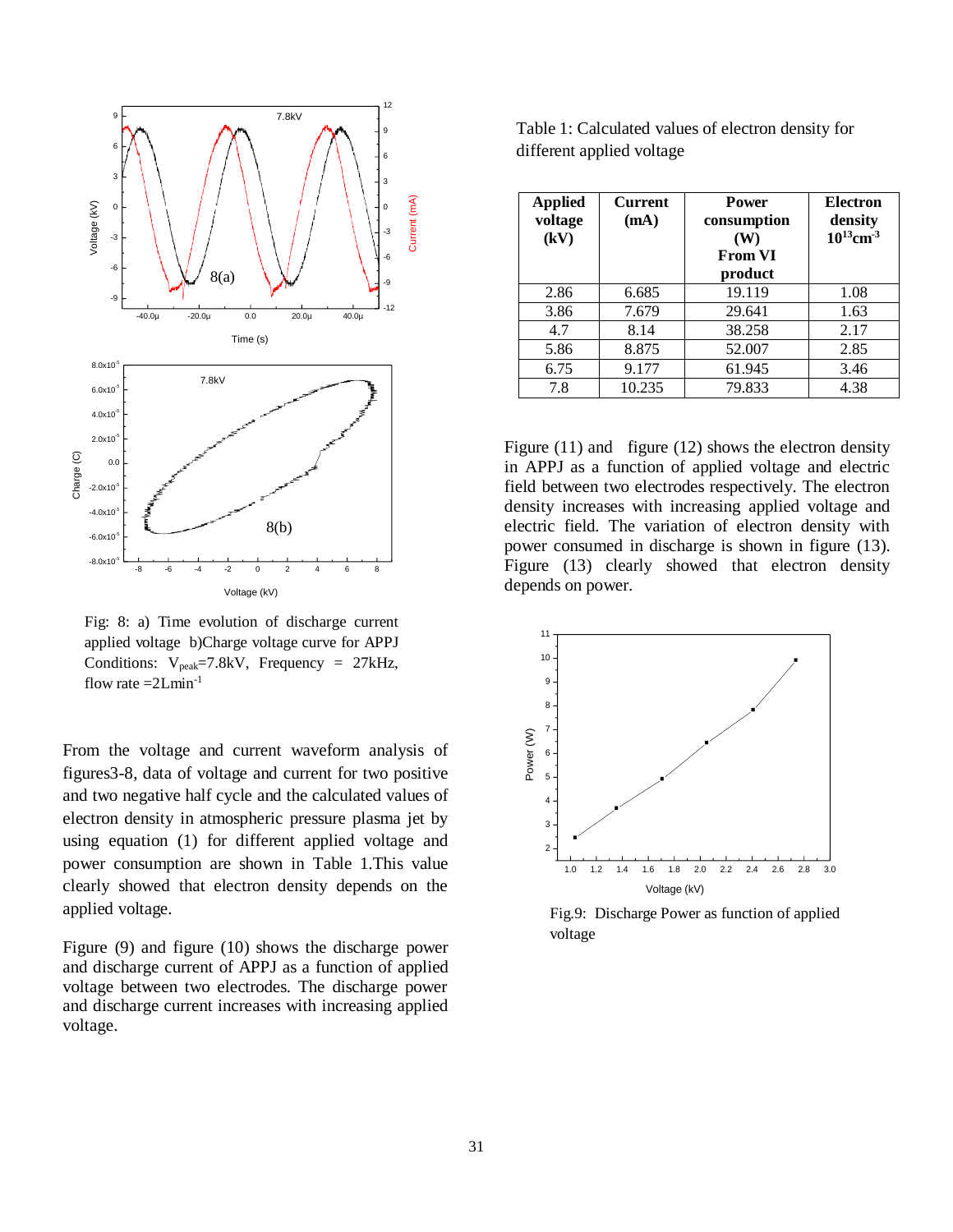

Fig.10: Discharge current as function of applied voltage



Fig. 11: Electron density as function applied voltage



Fig. 12: Electron density as function of electric field



Fig. 13: Electron density as function Discharge power

#### V. CONCLUSION

Atmospheric pressure plasma jet generated in argon was investigated and its electron densities were estimated by employing the power balance equation. It is found that the electron density of the cold argon plasma jet at atmospheric pressure generated by means of the high voltage AC source of frequency 27kHz is of the order of  $10^{13}$  cm<sup>-3</sup>. The power dissipation of the plasma was measured with electrical probes the power dissipation ranged from 19.119W to 79.833W for the APPJ in argon.The influence of applied voltage on its discharge characteristics was also studied experimentally.

#### VI. ACKNOWLEDGEMENT

This work was partially supported by Nepal Academy of Science and Technology (NAST), Nepal

# VII. REFERENCES

[1] C.X. Wang, Y. Liu, H.L. Xu, Y. Ren and Y.P. Qiu, Influence of Atmospheric Pressure Plasma Treatment Time on Penetration Depth of Surface Modification in to Fabric, *ELSEVIER Applied Surface Science 254 (2008) 2499–2505*